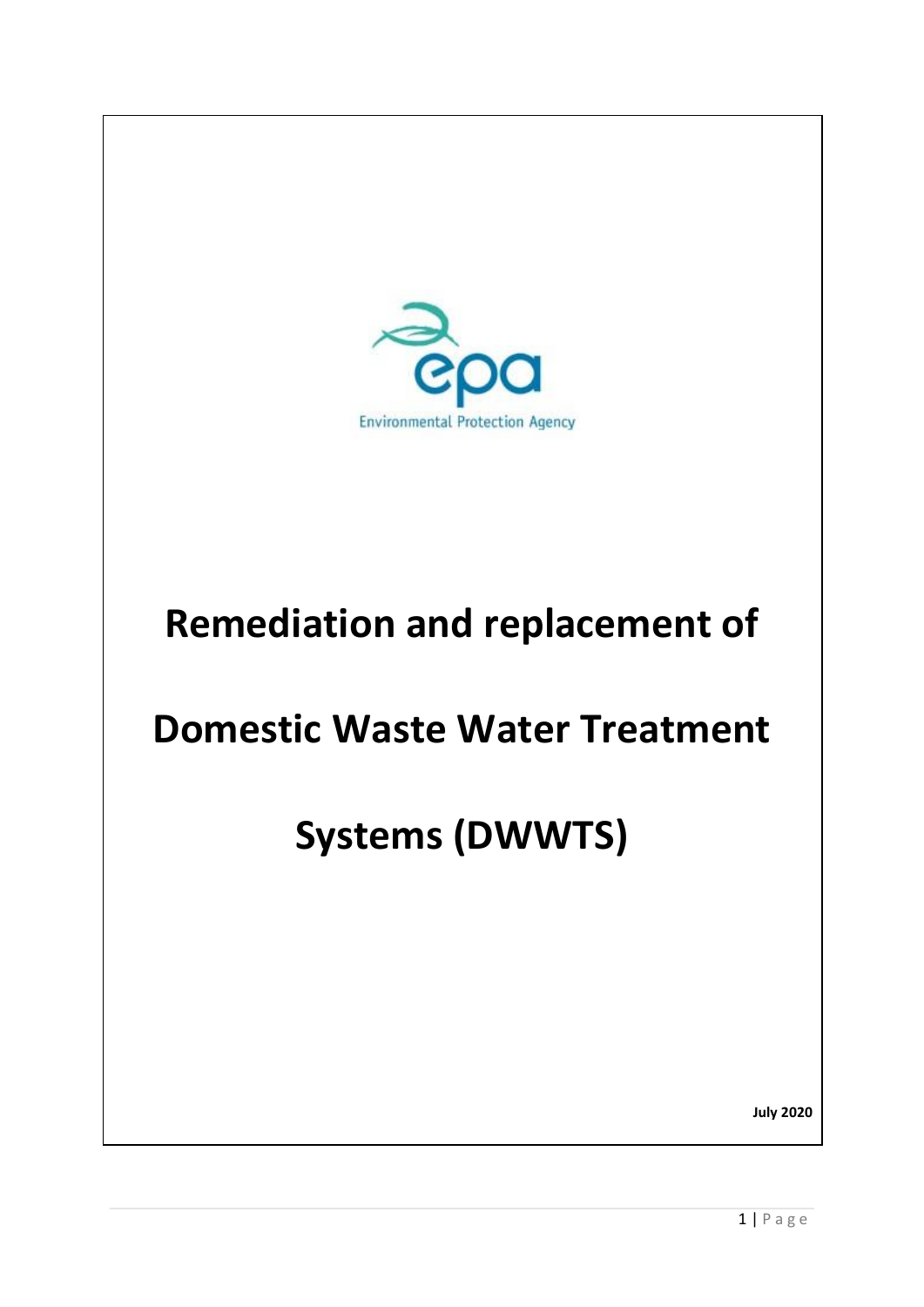### **Table of Content**

| Why remediate or replace a Domestic Waste Water Treatment System?3 |
|--------------------------------------------------------------------|
|                                                                    |
|                                                                    |
|                                                                    |
|                                                                    |
|                                                                    |
|                                                                    |
|                                                                    |
|                                                                    |
|                                                                    |
|                                                                    |
|                                                                    |
|                                                                    |
|                                                                    |
|                                                                    |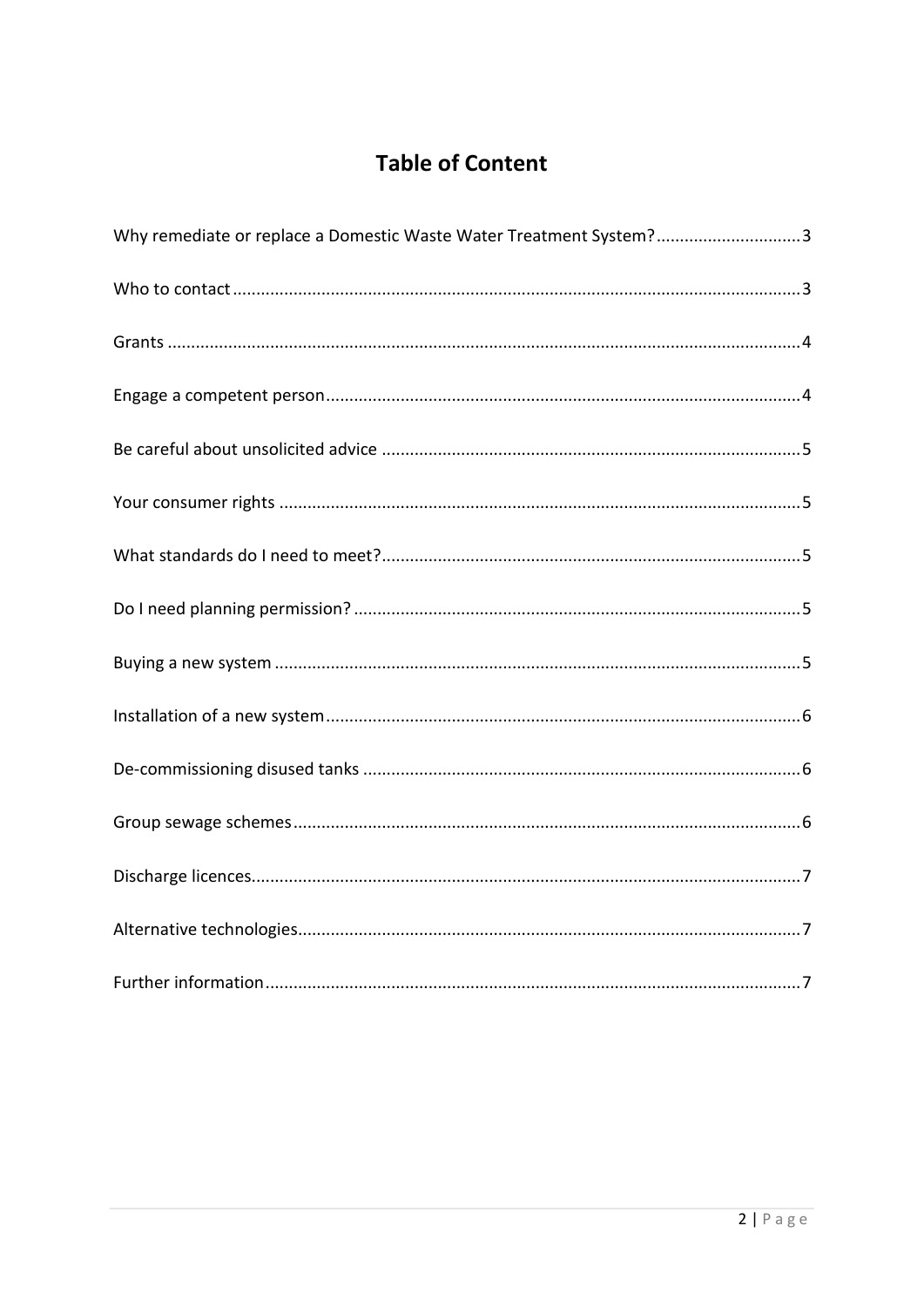#### <span id="page-2-0"></span>**Why remediate or replace a Domestic Waste Water Treatment System?**

Domestic waste water treatment systems (DWWTS) are used by rural householders to treat sewage. There are nearly half a million systems in Ireland, mostly septic tanks. Built and operated properly, they provide a safe way to treat sewage for householders not connected to sewage mains. Not built and operated properly, they can contaminate household wells with harmful bacteria and viruses. Excessive releases of nitrogen and phosphorus can pollute rivers, lakes and coastal waters.

National inspections of DWWTS show that typically half fail inspection with a quarter having problems that constitute a risk to human health or the environment. Many issues can be addressed through simple maintenance and de-sludging. However, in other cases DWWTS have serious structural problems that require remediation or replacement.

DWWTS requiring remediation or replacement may be identified by Local Authorities through inspections carried out under the National Inspection Plan, River Basin Management Plan or in investigating complaints (see below). In all these instances, the homeowner will be made aware of the issues by the Local Authority. However, many homeowners will be aware of issues and want to deal with them on their own initiative to ensure they protect the health of their family, the environment and comply with legal requirements.

#### <span id="page-2-1"></span>**Who to contact**

City and County Councils are the main point of contact for householders in relation to DWWTS. They are referred to as Local Authorities in this document and you may also see them referred to as Water Service Authorities or Housing Authorities in different documents.

They are responsible for:

- **Registration** of DWWTS done centrally through www.protectourwater.ie
- **Grants -** processing applications and award of grants
- **Inspections -** under the National Inspection Plan
- **Catchment assessments** under the River Basin Management Plans undertaken regionally by the Local Authority Waters Programme Office.
- **Complaints –** investigation of complaints

Local Authority DWWTS inspections under the National Inspection Plan commenced in July 2013 with a minimum of 1,000 per annum completed. Local Authority Inspectors have powers to enter sites and inspect DWWTS. Following inspection, the Local Authority issues an inspection report and an advisory notice where the DWWTS contravenes regulations and/or is a risk to human health or the environment. The advisory notice directs the homeowner owner to remedy the matters outlined in the notice by a specified date and may specify measures to be taken. You can find out more about the inspection process on th[e EPA website.](http://www.epa.ie/water/wastewater/guidance/whattoexpectfromaninspection/)

The Local Authority Waters Programme Office is a Local Authority shared service set up in 2018, as a measure under the River Basin Management Plan and consists of scientists with a wide range of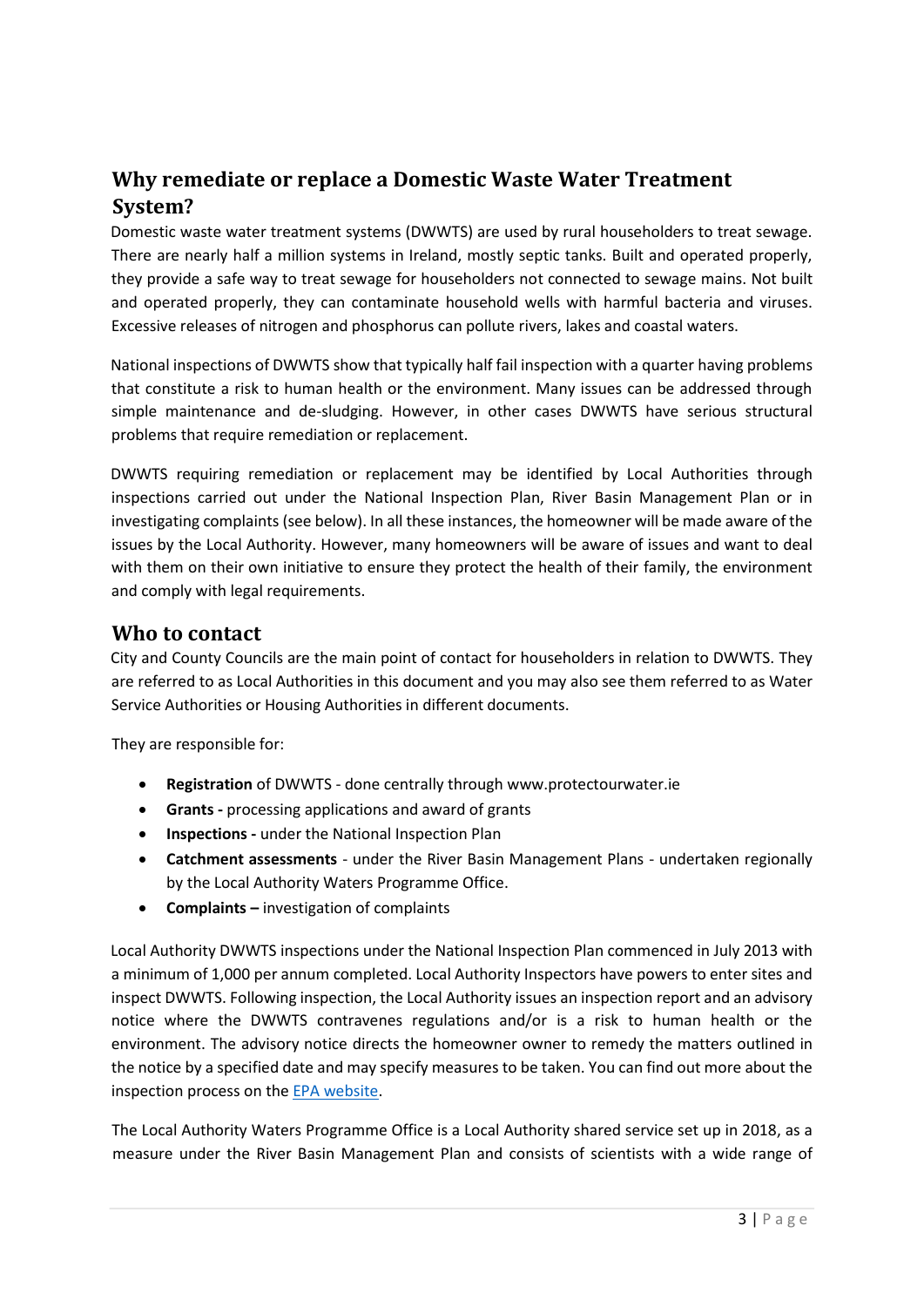technical expertise. They conduct catchment assessments within priority areas to develop a clearer understanding of the issues impacting on water quality. This involves undertaking desk-top assessments and field work. Through the course of their work they may identify DWWTS that are or may be causing a threat to the environment. These homeowners will receive a letter from the LAWPRO regarding the potential risk from the DWWTS and possible eligibility for grant (see further below).

#### <span id="page-3-0"></span>**Grants**

Grants of 85% up to a maximum of €5,000 are available to fix DWWTS under the following grant schemes:

- **National Inspection Plan:** Grants are available to fix septic tank systems that fail inspection by a Local Authority under the National Inspection Plan and need remediation, repair, upgrading or replacement. The homeowner will receive an advisory notice from the Local Authority requiring the system to be fixed. The Local Authority will also handle the grant application.
- **High Status Objective Catchment Areas**: Grants are available to fix septic tank systems in these areas that are or may be causing a threat to the environment and need remediation, repair, upgrading or replacement. You can check if you are in these areas by inputting your EIRCODE in a map (see link below) and apply to the Local Authority for the grant.
- **Priority Areas for Action:** Grants are available to fix septic tank systems in these areas that are or may be causing a threat to the environment and need remediation, repair, upgrading or replacement. These systems will be identified by the Local Authority Waters Programme Office who will issue a letter confirming eligibility to apply. The homeowner can then apply to the Local Authority for the grant.

Routine maintenance, servicing or de-sludging do not qualify for grants.

Details of Terms & Conditions and the map for High Status Objective Catchment Areas are available from th[e Department of Housing, Planning and Local Government.](https://www.housing.gov.ie/water/water-quality/domestic-waste-water-systemsseptic-tanks/domestic-waste-water-treatment-1)

All grants are administered by Local Authorities (City & County Councils). Contact your Local Authority Rural Water Section if you require further information or wish to enquire about an application.

#### <span id="page-3-1"></span>**Engage a competent person**

- Check that the person you are engaging has an appropriate qualification and relevant experience in design and installation of DWWTS as applicable. The person who designs the DWWTS may not be the same person to install and commission it.
- Verify any claims made by any potential wastewater professional about being a member affiliated with or recognised by a professional/trade body. Check with that body what membership means and ask if the body has complaint procedures for its members.
- Check if different wastewater professionals charge the same costs for their services. Shop around for a competitive price but be careful to ensure that they have the appropriate qualifications and experience to do the job.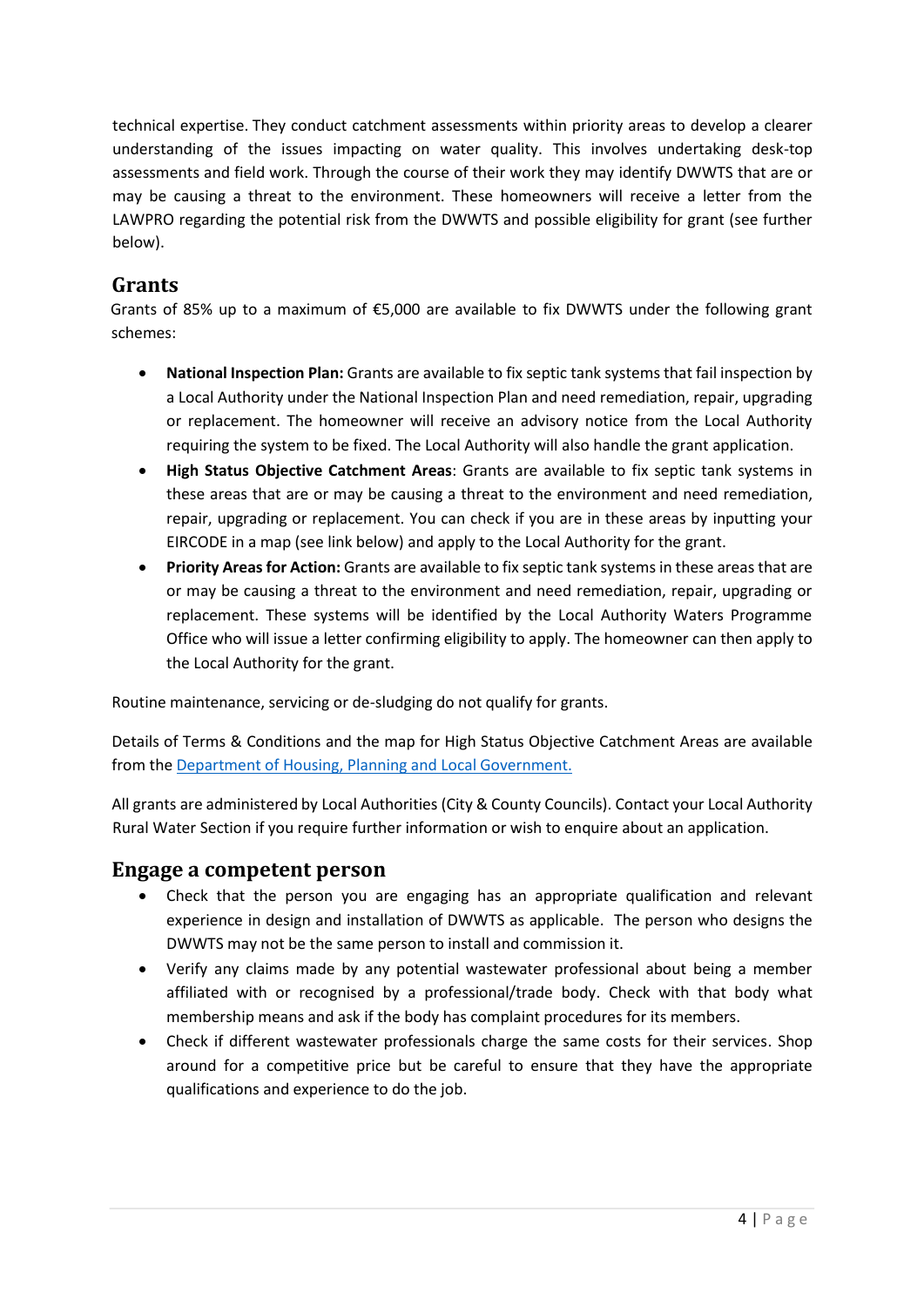#### <span id="page-4-0"></span>**Be careful about unsolicited advice**

Be cautious of any individuals calling to your home posing as inspectors or as service providers. Be careful to check and verify their identification and certificate of appointment (for Local Authority inspectors). In the case of Local Authority inspections under the national Inspection Plan, you will be notified of any inspection in advance by your Local Authority.

#### <span id="page-4-1"></span>**Your consumer rights**

Consumers have legal rights when employing a person acting in the course of a business or profession to carry out a service. In employing a wastewater professional, you are availing of a service and have consumer rights. You therefore have a right to expect that the wastewater professional has the necessary skill to carry out the work and that he/she will carry out the work with due care and diligence. If the service is not carried out properly you have a right under law to redress from the service provider.

#### <span id="page-4-2"></span>**What standards do I need to meet?**

DWWTS must not be a risk to human health or the environment and must meet the requirements in the Domestic Waste Water Treatment Systems Regulations, S.I. 223 of 2012. The remediation solution should be such that it embraces best practice. Remediation of existing DWWTS may have regard to the techniques, technologies and solutions set out in the EPA Code of Practice: Wastewater Treatment Systems Serving Single Houses (p.e. <10) (EPA, 2009) but it is not bound by the full requirements of the code. The wastewater professional should demonstrate that the proposed solution will result in protection of human health and the environment. The professional should work with the Local Authority and the homeowner to come up with the cost-effective solution for the site having regard to the requirements to protect human health and the environment.

#### <span id="page-4-3"></span>**Do I need planning permission?**

There is guidance on this in the Terms and Conditions issued for the grant schemes (see link above). Where there is any uncertainty, a person can request a written declaration from their Local Authority.

#### <span id="page-4-4"></span>**Buying a new system**

Once your wastewater professional has completed an assessment and has given you a written report including his/her recommendation of the range of DWWTS available, you should then consider the following having regard to any planning requirements/Advisory Notice conditions:

- New systems must comply with the Building Regulations and therefore should meet the CEN 12566 standard. This applies to both septic tanks and secondary treatment systems.
- Shop Around contact a number of suppliers of the range of systems you require and discuss your needs and what they have to offer.
- Ask for a brochure (if available) describing their system in good detail to ensure that it is what you want/need for your site. Ensure that any specifications detailed in the Site Assessor/Designer's recommendation match the specifications detailed in the system being offered to you.
- Ask about the capacity/volume of the system and check that it will meet your immediate and long-term needs.
- Ask for a written quotation of the cost of supply and installation of the system at your location.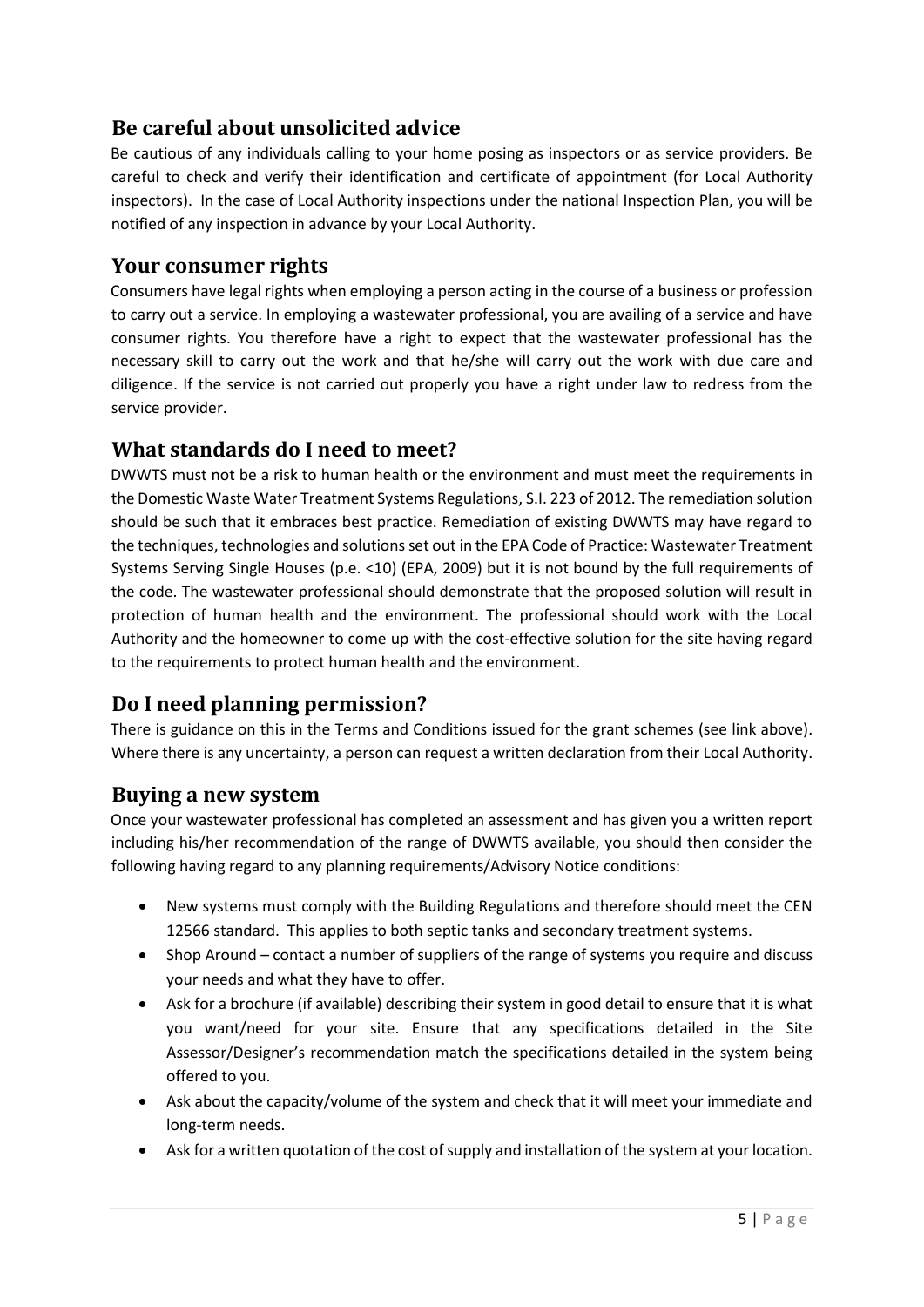- All systems, including those installed by a third party, should be supervised and certified by a competent person and documentation should be provided to the consumer.
- In all cases systems are required to be maintained in accordance with the Code of Practice: Wastewater Treatment Systems serving Single Houses (p.e. <10) (EPA, 2009).
- Ask also for a written breakdown of the maintenance costs of the system. Price information in relation to maintenance costs should be very clear in any advertising relating to costs of these systems, as maintenance is an inherent part of the system and the maintenance costs form part of the overall cost of the system.
- Where a contract for the purchase and maintenance of a particular system is presented to you prior to purchase, it is strongly recommended to read this contract in detail and to query any terms and conditions that you do not fully understand. If there are any discrepancies between what you may have agreed verbally with the supplier and what is stated in the contract you should question these with the supplier and have any necessary amendments made to the contract prior to signing.
- Do not rush into making a decision about any particular product /supplier as this is a substantial purchase for any consumer. Any purchase should only be made or contract agreed when you are fully satisfied with all aspects of your purchase.

#### <span id="page-5-0"></span>**Installation of a new system**

• The homeowner is legally responsible for the operation of their wastewater treatment system in accordance with Part 4A of the Water Services Act, 2007 (as amended) and associated regulations. Correct installation and maintenance are critical in ensuring correct operation of all wastewater treatment systems and protection of public health and the environment. Homeowners are advised to obtain relevant documentation from the installer/manufacturer in relation to installation and maintenance including costs. It is also important that maintenance contracts be renewed periodically. Certification by a competent person of installation may be required in planning conditions and should be checked with the local authority. All documentation should be retained for future reference.

#### <span id="page-5-1"></span>**De-commissioning disused tanks**

Abandoned/disused septic tanks can pose a risk to human health and the environment and they should be properly de-commissioned. General guidelines are as follows:

- Locate the septic tank and uncover the top of the tank (generally 30 60 cms below ground level). Do not enter the tank.
- Have the septic tank wastewater (liquid and sludge) pumped out completely by a licensed hauler. It is important to pump the wastewater, as it contains bacteria and viruses that could make you or your family ill. Keep the pumping receipt as it acts as proof of pumping.
- Fill in the septic tank completely with sand, gravel or soil and put the access lid(s) back in place, or demolish the tank.

#### <span id="page-5-2"></span>**Group sewage schemes**

In certain situations where the ground conditions are unsuitable for conventional systems, the most cost-effective solution for a group of houses may be a group sewage scheme. These are similar to the group water schemes whereby a group of individuals come together to treat their wastewater or lay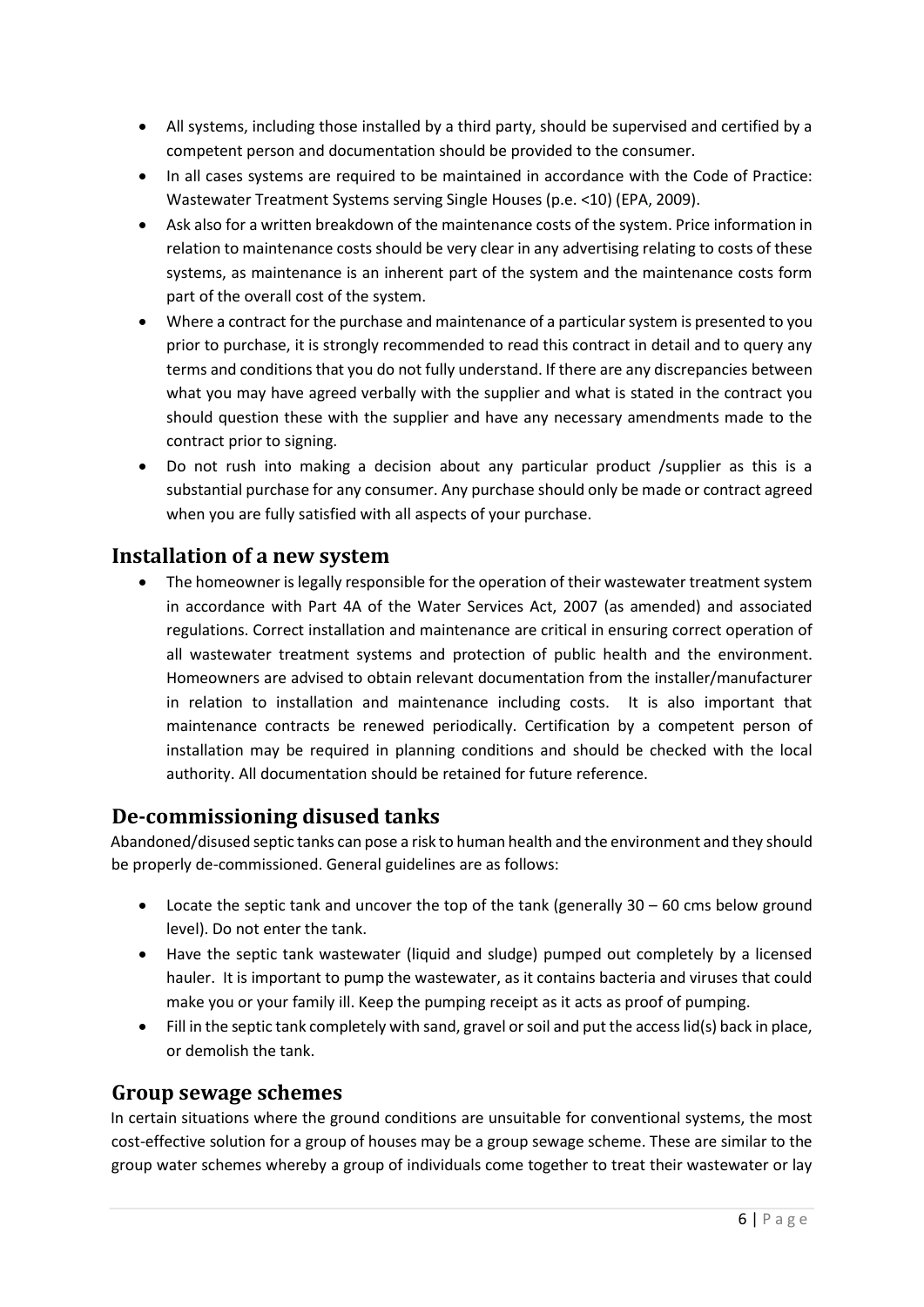a private sewer to connect to the public sewer. A grant may be available under the Rural Water Programme, which is administrated by the Local Authorities on behalf of the Department of Housing, Planning and Local Government.

#### <span id="page-6-0"></span>**Discharge licences**

Any discharge from a DWWTS including the percolation area/polishing filter directly to surface water requires a Water Pollution Act discharge licence issued from the Local Authority. Contact your Local Authority environment section for further information.

#### <span id="page-6-1"></span>**Alternative technologies**

The *Code of Practice: Waste Water Treatment and Disposal Systems serving Single Houses (p.e.<10)* allows for the use of innovative products and technologies, not specifically covered by the CoP so long as they are certified, are fit for the purpose for which they are intended and meet the performance requirements of the CoP. While upgrades do not have to meet the full requirements of the code it would be prudent to have regard to the provision for alternative technologies.

There is potential to reduce the water consumption in households. Reduced water consumption means reduced wastewater production which is particularly attractive for domestic waste water treatment systems in low permeability subsoils where reductions in effluent load should improve the functioning of the soil attenuation system. For further information on water saving devices is contained in an EPA published report [Water saving technologies to reduce water consumption and](http://www.epa.ie/pubs/reports/research/water/STRIVE_108_Water%20saving%20technologies....pdf)  [wastewater production](http://www.epa.ie/pubs/reports/research/water/STRIVE_108_Water%20saving%20technologies....pdf).

#### <span id="page-6-2"></span>**Further information**

**Webpages:**

Environmental Protection Agency

[Guidance for householders](file:///C:/Users/MargaretKeegan/AppData/Local/Microsoft/Windows/INetCache/Content.Outlook/I77LDBEL/Guidance%20for%20householders) - <http://www.epa.ie/water/dw/hhinfo/>

[Code of Practice](http://www.epa.ie/water/wastewater/guidance/cop/) - <http://www.epa.ie/water/wastewater/guidance/cop/>

Department of Housing, Planning and Local Government

[DWWTS grants](http://www.housing.gov.ie/water/water-quality/domestic-waste-water-systemsseptic-tanks/domestic-waste-water-treatment-1) [http://www.housing.gov.ie/water/water-quality/domestic-waste-water](http://www.housing.gov.ie/water/water-quality/domestic-waste-water-systemsseptic-tanks/domestic-waste-water-treatment-1)[systemsseptic-tanks/domestic-waste-water-treatment-1](http://www.housing.gov.ie/water/water-quality/domestic-waste-water-systemsseptic-tanks/domestic-waste-water-treatment-1)

[Well grants](https://www.housing.gov.ie/water/water-services/rural-water-programme/grant-provision-or-neccessary-improvment-individual-water) [https://www.housing.gov.ie/water/water-services/rural-water-programme/grant](https://www.housing.gov.ie/water/water-services/rural-water-programme/grant-provision-or-neccessary-improvment-individual-water)[provision-or-neccessary-improvment-individual-water](https://www.housing.gov.ie/water/water-services/rural-water-programme/grant-provision-or-neccessary-improvment-individual-water)

Citizens Information

[septic tanks page](http://www.citizensinformation.ie/en/housing/owning_a_home/home_owners/domestic_wastewater_treatment.html) [http://www.citizensinformation.ie/en/housing/owning\\_a\\_home/home\\_owners/domestic\\_wastewat](http://www.citizensinformation.ie/en/housing/owning_a_home/home_owners/domestic_wastewater_treatment.html) [er\\_treatment.html](http://www.citizensinformation.ie/en/housing/owning_a_home/home_owners/domestic_wastewater_treatment.html)

**Leaflets:**